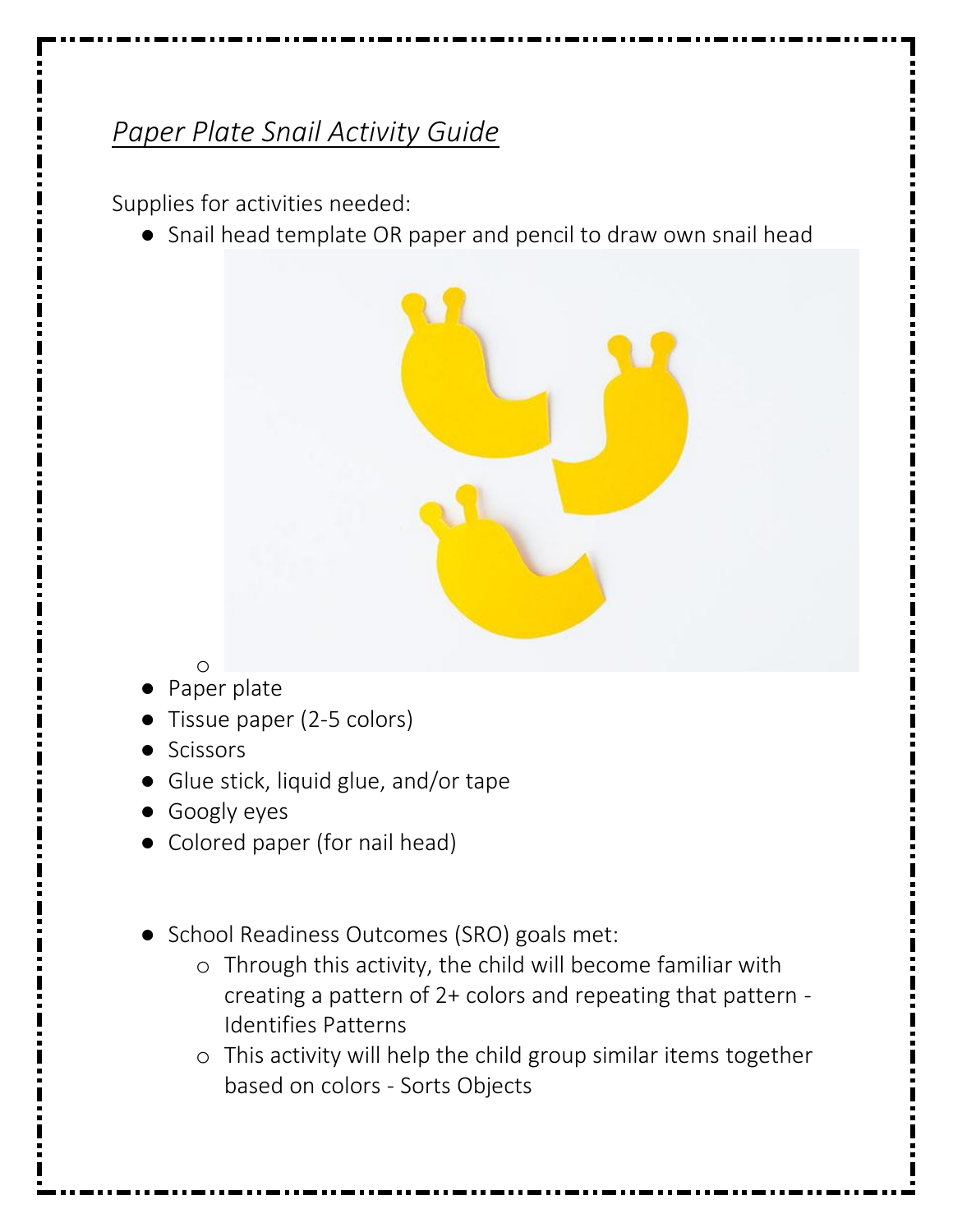- Instructions
	- 1. First, the child will need to gather their supplies. They will need: a paper plate, googly eyes, a glue stick or liquid glue, colorful tissue paper, one piece of colored paper of their choice, scissors, and a pencil to draw their snail head or the snail head template.
	- 2. Next, the child will trace or draw their snail head. They can make the snail's head whatever shape they would like. My head looked sort of like a sideways sock, if they need some inspiration! Then, cut out the snail head and glue or tape onto the paper plate. The curved end should be facing out from the plate and the flat side taped or glued to the edge of the paper plate.
	- 3. Then, glue some googly eyes onto your snail head! The child can put as many as they would like, I used only two. The snail head can also be decorated with eyebrows, a smile, a nose, and a small design if the child wishes.
	- 4. Next, the child will need to pick out at least 2 colors of tissue paper for the snail's shell pattern. I used 3 colors, but the child may choose up to 5. The tissue paper will need to be folded in half. After the tissue paper is folded in half, about a 1 inch strip will need to be cut. 1-2 strips can be cut of each color in the pattern.
	- 5. Then, the child will take each strip of their colored tissue paper and cut small squares. Hold the strip by making it really long, then take your scissors and cut about 1 inch squares. Repeat for each strip. After all the squares are cut out, sort the squares into piles by color. I had three colors, so I had three piles.
	- 6. Next, remember the pattern that was chosen earlier! Start by taking one square of the first color in the pattern and glue anywhere on the back-sided edge of the plate. Then, take the second color in the pattern and glue next to the first square.